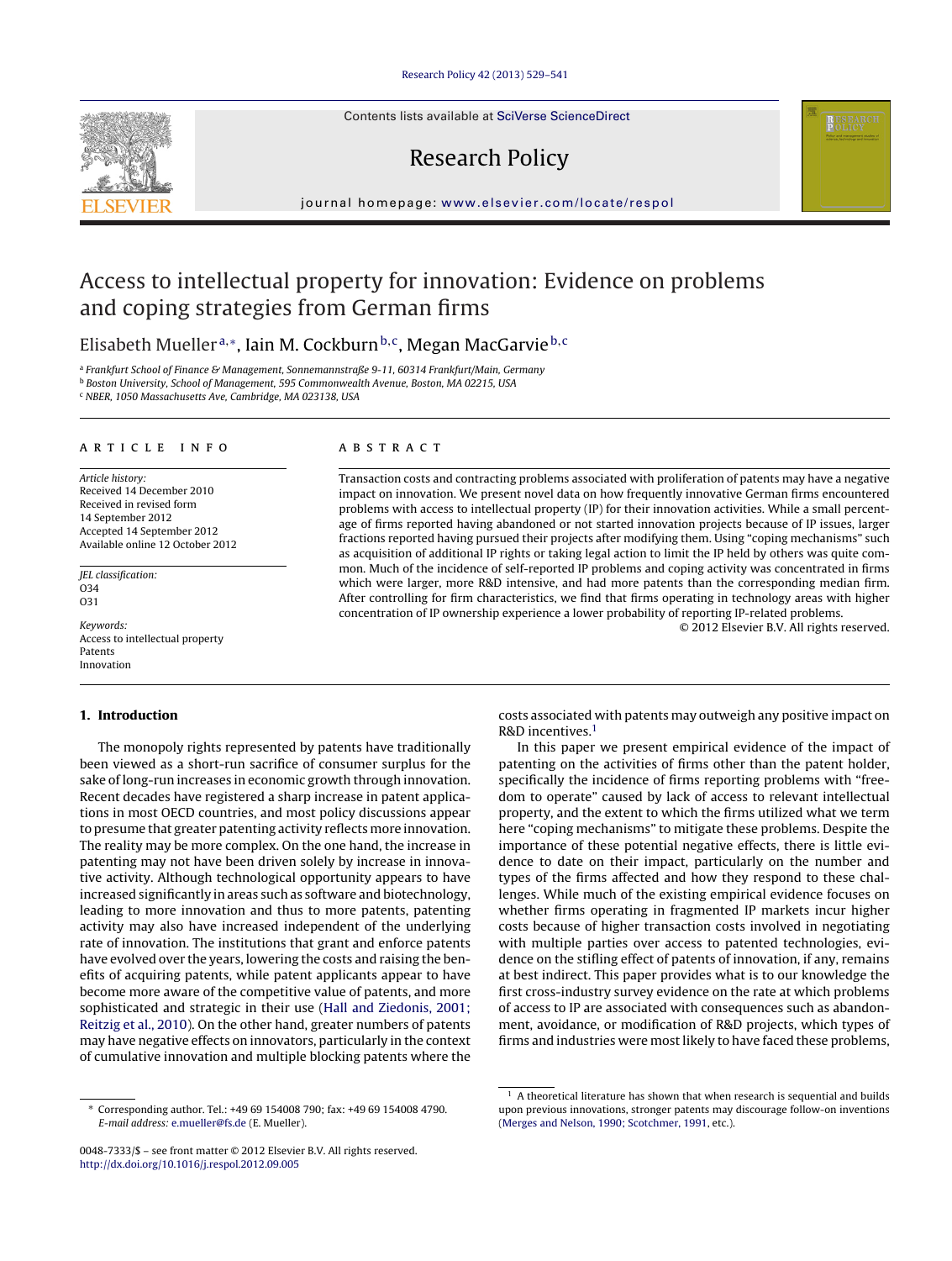and the degree to which they could mitigate the negative effects by participating in the market for intellectual property.

The data presented here on these phenomena come from the 2008 wave of the Mannheim Innovation Panel (MIP), a survey in which the respondents themselves reported the occurrence of various events in connection with the right to use intellectual property rights. These events included problems such as not starting, abandoning, modifying innovation projects because their firms did not have the rights to the relevant IP, or taking the risky course of proceeding without access to that IP. They also included coping strategies that can be viewed as attempts to deal with the problems of access to IP, such as exchanging or acquiring IP, or attempting to limit competitors' IP by participating in patent opposition proceedings, or engaging in negotiations with patent holders to avoid legal disputes.<sup>2</sup> We examine variation in these responses across different types of firms and different industrial sectors, and across markets and technologies where we are able to measure the degree of concentration of ownership of IP in the market for patents.

The results of present analysis can be described in terms of three main findings. First, it is rather rare for the median firm to stop projects or avoid them because of access to IP. Instead, many firms were engaged in such activities as acquiring additional IP rights or taking legal action to deal with or avoid problems of access to IP. Second, the incidence of self-reported IP problems and coping activity was confined mostly to firms which were larger, more R&D intensive, and had more patents than the median firm. While the larger firms had greater resources and capabilities than smaller or less experienced competitors to deploy coping mechanisms, they also experienced IP access problems more frequently. Overall, being a large, innovative firm does not per se appear to ensure protection against problems due to IP. Finally, after controlling for firm characteristics, we find that firms operating in technology areas with higher concentration of IP ownership experienced a lower probability of being confronted with problems. This finding, which is consistent with prior literature, may reflect a lower probability that negotiations break down when there are a smaller number of potential litigants.3

#### **2. Prior literature**

Much economic analysis of the patent system has focused on the effectiveness of patents as a means of appropriating returns for the innovator. Surveys of R&D performing firms<sup>4</sup> have identified the patent paradox: increases in patenting across many industrial sectors and types of firms, but at the same time general agreement that (outside a few sectors) the effectiveness of patents in preventing imitation or securing returns from R&D is limited. Recent research in economics has increasingly highlighted a variety of other roles for patents beyond their direct role in excluding product market competitors from use of the patented technology. These include supporting transactions in the "market for technology" ([Arora](#page--1-0) et [al.,](#page--1-0) [2001;](#page--1-0) [Gans](#page--1-0) et [al.,](#page--1-0) [2002\),](#page--1-0) disclosing information [\(Anton](#page--1-0) [and](#page--1-0) [Yao,](#page--1-0) [2004\),](#page--1-0) signaling to investors ([Haeussler](#page--1-0) et [al.,](#page--1-0) [2009;](#page--1-0) [Hall](#page--1-0) [and](#page--1-0) [MacGarvie,](#page--1-0) [2010;](#page--1-0) [Hsu](#page--1-0) [and](#page--1-0) [Ziedonis,](#page--1-0) [2008\),](#page--1-0) mitigating expropriation risks [\(Ziedonis,](#page--1-0) [2004,](#page--1-0) or creating opportunities to extract industry-wide rents through holding up standards-setting [\(Rysman](#page--1-0)

[and](#page--1-0) [Simcoe,](#page--1-0) [2008\)\)](#page--1-0). Patents may be surprisingly valuable in these indirect roles, stimulating innovation by raising returns to innovator firms through mechanisms other than directly foreclosing competitors' access to product markets.

But it has also been increasingly argued that the patent system may now be at risk of stifling innovation ([Bessen](#page--1-0) [and](#page--1-0) [Meurer,](#page--1-0) [2008;](#page--1-0) [Federal](#page--1-0) [Trade](#page--1-0) [Commission,](#page--1-0) [2003;](#page--1-0) [Jaffe](#page--1-0) [and](#page--1-0) [Lerner,](#page--1-0) [2004;](#page--1-0) [Merrill](#page--1-0) et [al.,](#page--1-0) [2004\).](#page--1-0) While much ofthis criticism is focused on fixable flaws in the operation of the system, such as poor quality of examination, it has also highlighted the potential for escalation of patent costs that fall outside the traditional tradeoffs between incentives for the innovator and high prices to be paid by consumers. These may include problems such as dissipative rent seeking in patent races [\(Reinganum,](#page--1-0) [1983\),](#page--1-0) defensive investment in IP not directly related to an innovator's core business, or abandoning promising research projects when the projects run into unresolvable patent problems.

One increasingly influential line of research points to the potential of cost escalation associated with fragmentation of IP ownership. Fragmentation may increase transaction costs associated with patent thickets (or "an overlapping set of patent rights requiring that those seeking to commercialize a new technology obtain licenses from multiple patentees" [Shapiro,](#page--1-0) [2001,](#page--1-0) p. 119) and create greater potential for holdup or opportunistic behavior whenever a firm tries to obtain freedom to operate in an environment where it has to negotiate with multiple rival licensors [\(Lemley](#page--1-0) [and](#page--1-0) [Shapiro,](#page--1-0) [2007;](#page--1-0) [Noel](#page--1-0) [and](#page--1-0) [Schankerman,](#page--1-0) [2006\).](#page--1-0) In extreme cases, proliferation of patents may lead to an "anti-commons" situation where too many rights lead to a gridlock among would-be innovators [\(Heller](#page--1-0) [and](#page--1-0) [Eisenberg,](#page--1-0) [1998\).](#page--1-0) One issue that still needs to be understood is the extent to which problems related to fragmentation of rights can be efficiently resolved through licensing transactions. The evidence available in this regard is not only limited, but contradictory too. Some authors argue that problems such as royalty stacking can be effectively resolved through negotiations ([Galasso](#page--1-0) [and](#page--1-0) [Schankerman,](#page--1-0) [2010;](#page--1-0) [Geradin](#page--1-0) et [al.,](#page--1-0) [2007\).](#page--1-0) However, [Siebert](#page--1-0) [and](#page--1-0) [von](#page--1-0) [Graevenitz](#page--1-0) [\(2006\)](#page--1-0) find a negative association between licensing activity and fragmentation, and [Cockburn](#page--1-0) et [al.](#page--1-0) [\(2010\)](#page--1-0) find more licensing activity but poorer innovation performance by licensees in industries with more fragmented IP ownership.5

Another way in which this paper contributes to the literature is in providing more evidence on the impact of firm size or patenting intensity on the incidence of IP problems. Prior work, like [Lanjouw](#page--1-0) [and](#page--1-0) [Schankerman](#page--1-0) [\(2004\)](#page--1-0) and [Galasso](#page--1-0) et [al.](#page--1-0) [\(2011\),](#page--1-0) finds that the patents of firms with larger patent portfolios are less likely to be involved in patent litigation, conditional on the characteristics of the patents. [Bessen](#page--1-0) [and](#page--1-0) [Meurer](#page--1-0) [\(2005\)](#page--1-0) find that the risk of being sued increases with the size of the firm's patent portfolio and R&D intensity.<sup>6</sup> In contrast to the relatively well-developed research on patent litigation, not much is known about the relationship between firm size and patent or R&D intensity, and more generally IP-induced problems, such as abandoning, not starting, or product modification.

#### **3. Theoretical model**

Consider a firm that has one or more inventions which it intends to commercialize, let it be assumed that, each of its inventions i,

 $^{\rm 2}$  As an alternative to the wording used here, it is possible to classify problems as unilateral coping strategies and their coping strategies as bilateral coping strategies. For example, the modification of a project to adapt to the prevailing IP situation can be seen as a solution, rather than a problem.

<sup>3</sup> See [Ziedonis](#page--1-0) [\(2004\),](#page--1-0) [Noel](#page--1-0) [and](#page--1-0) [Schankerman](#page--1-0) [\(2006\),](#page--1-0) and [Galasso](#page--1-0) [and](#page--1-0) [Schankerman](#page--1-0) [\(2010\).](#page--1-0)

<sup>4</sup> These go back to [Mansfield](#page--1-0) [\(1986\)](#page--1-0) and the [Levin](#page--1-0) et [al.](#page--1-0) [\(1987\)](#page--1-0) "Yale Survey", and more recently the [Cohen](#page--1-0) et [al.](#page--1-0) [\(2000\)](#page--1-0) "CMU Survey" and various rounds of the Community Innovation Surveys in EU countries.

<sup>5</sup> In the context of software, [Cockburn](#page--1-0) [and](#page--1-0) [MacGarvie](#page--1-0) [\(2009,](#page--1-0) [2011\)](#page--1-0) find a negative relationship between the number of patents in a software market and the rate at which new firms enter the market or obtain financing. However, firms that hold patents related to a market are much more likely to enter it.

 $^6\,$  [Bessen](#page--1-0) [and](#page--1-0) [Meurer](#page--1-0) [\(2005\)](#page--1-0) do find that larger patent portfolios reduce litigation when firms are technologically close. However, a large share of lawsuits are between firms that are technologically distant.